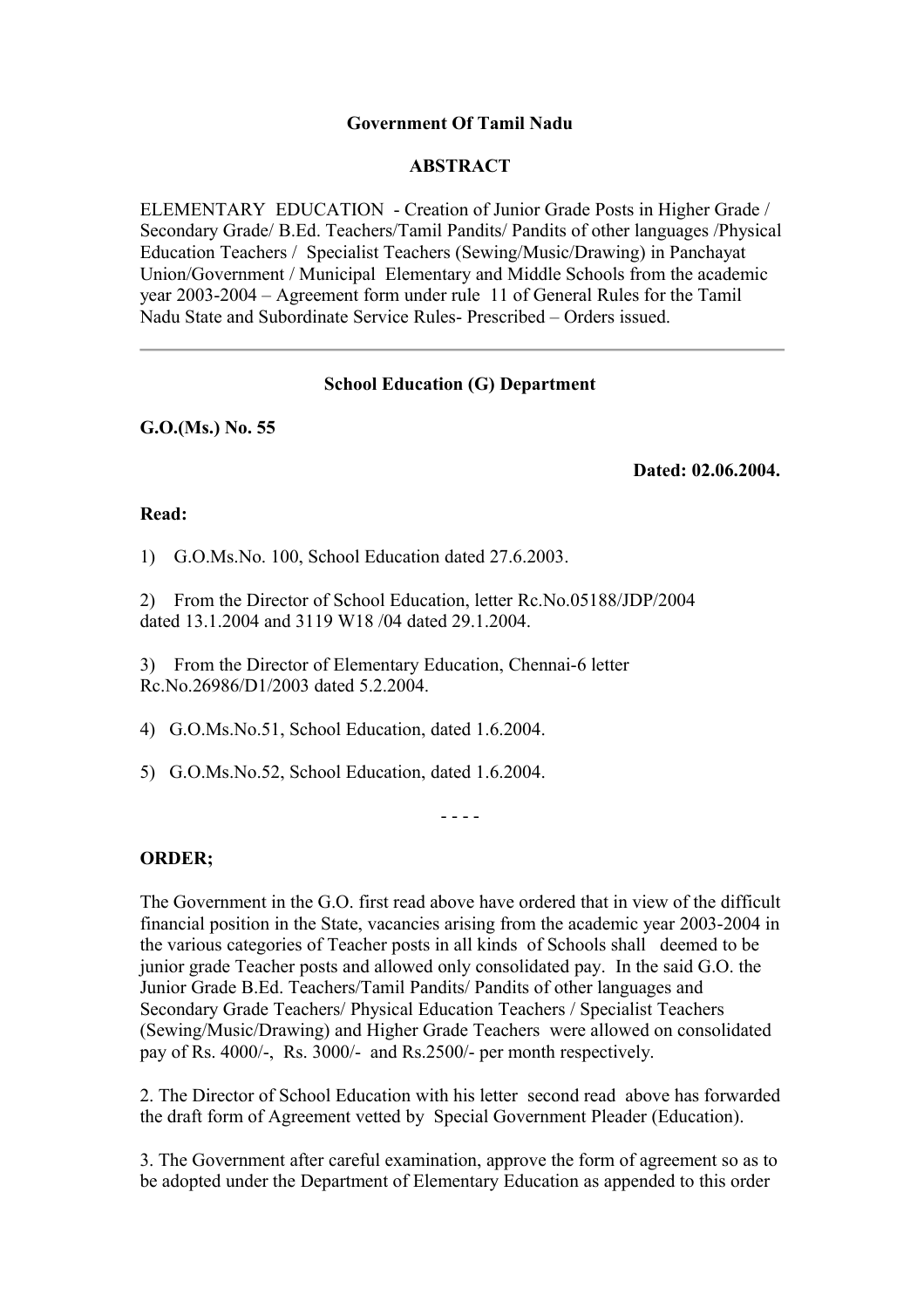to be executed by the Junior Grade Secondary Grade Teachers / B.Ed. Teachers/Tamil Pandits/ Pandits of other languages/ Physical Education Teachers / Specialist Teachers (Sewing/ Music/Drawing) and Higher Grade Teachers, etc

4. The Director of Elementary Education is requested to instruct the appointing authorities compulsorily to execute the above agreement in the Form as appended to this order with the Junior Grade B.Ed. Teachers/Tamil Pandits/ Pandits of other languages who are recruited by the Teachers Recruitment Board. and the Junior Grade Higher Grade Teachers / Secondary Grade Teachers / Physical Education Teachers / Specialist Teachers (Sewing/ Music/Drawing), through Employment Exchange as the case may be.

## (BY ORDER OF THE GOVERNOR)

## **K.GNANADESIKAN, SECRETARY TO GOVERNMENT.**

**To** 

The Director of Elementary Education ,Chennai-6. The Chairman, Teachers Recruitment Board , Chennai-6.

Copy to:

The Director of School Education, Chennai-6.

The School Education Department (Budget), Chennai-9.

The Senior Personal Assistant to Hon'ble Minister for Education, Chennai-9.

The Law Department./Personnel and Administrative Reforms Department,Chennai-9.

The Commissioner, Corporation of Chennai, Chennai-3.

#### // FORWARDED /BY ORDER//

## **SECTION OFFICER.**

#### **AGREEMENT**

Agreement to be made under rule 11 of General Rules of the Tamil Nadu State and Subordinate Services Rules for the appointment of Junior Higher Grade Teachers/ Junior Secondary Grade Teachers/ Junior B.Ed. Grade Teachers/ Junior Tamil Pandits / Junior Language Pandits/ Junior Physical Education Teachers/ Junior Specialist Teachers in Panchayat Union Schools/ Municipal Schools/Government Schools coming under the control of Directorate of Elementary Education,

This agreement made at - - - - - - - - - - - - - --on this the - - - - - - - - - - - - - - day of - - - - - - - - - - - - - 200 between the Governor of Tamil Nadu (hereinafter referred to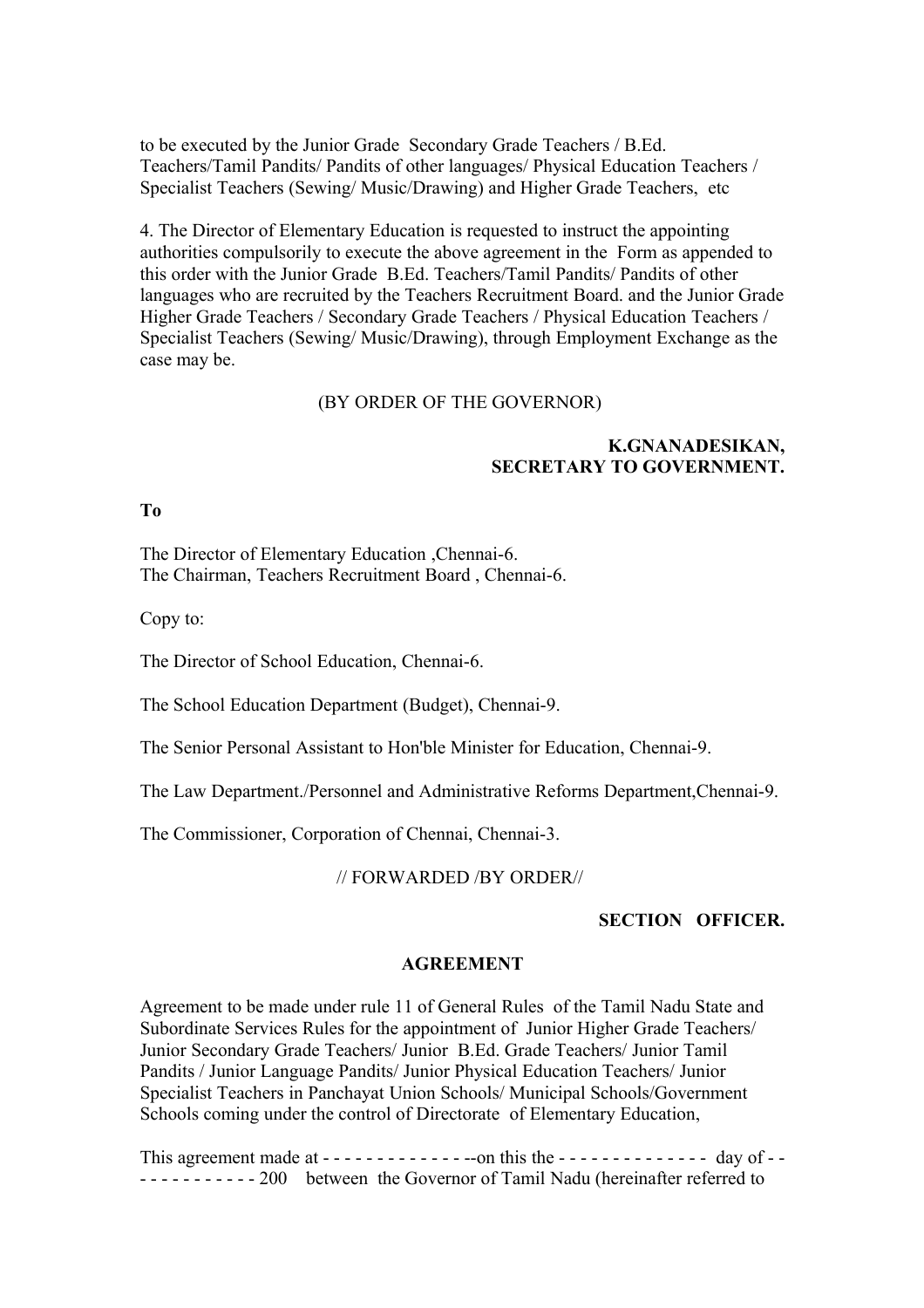as "the Government" which expression shall, wherever the context so admits, include his successors in office and to be assigned) of the One Part and Thiru/Tmt/Selvi - - - - - - -- - - - - - - - - - - - - - - - - - - - - - - - - - - - - S/o, D/o.- - - - - - - - - - - -- - - - - - - - - - - - - - - - residing at - - - - - - - - - - - - - - - - - - - - - - - - - - - - - -

- - - - -- - - - - - - - - - - - - - - - - - - - - - - - - - - - - - - - - - - - - - - - - - - - - - -

(hereinafter referred to as "the Junior Higher Grade Teacher/ Junior Secondary Grade Teacher/ Junior B.Ed. Grade Teacher/ Junior Tamil Pandit/ Junior Language Pandits / Junior Physical Education Teacher / Junior Specialist Teacher" of the Other Part.

WHEREAS under Proceedings No……………………………………dated ……………………… the District Elementary Educational Officer, ……………… District has appointed Thiru/Tmt./Selvi …………………………………………… as …………………………………………….in Panchayat Union School/ Municipal School/ Government School at …………………………………….. on consolidated pay of Rs.…………./- (Rupees……………… ……………………………………………

only) per month on the terms and conditions herein after mentioned.

Now these presents witnesseth and the parties hereto respectively agree as follows:-

1. ………………………………….shall submit himself/herself to the orders and directions of the Director of Elementary Education and Officers under whom he/she may from time to time be placed by the District Elementary Educational Officer for service.

2. (i) …………………………………………..shall subject to the provisions for determination of the agreement made for the purpose, be in the temporary service of the Government initially on consolidated pay of Rs. …………/- (Rupees ……………………………………………only) per month for five years. He/She shall also serve at all the time, discharge himself/ herself efficiently and diligently all the responsibilities assigned as a teacher under the orders, directions and instructions of the Director of Elementary Education and the District Elementary Educational Officer and of the said officers and shall do all the acts, discharge all the duties, that may be required to be done in such capacity as appointed.

ii) He/She shall be brought on to regular establishment with the prescribed scale of pay after satisfactory completion of five years of service as Junior Grade …………………………………………………..taking into account his/her merit, ability and seniority.

3. He/She shall devote his/her whole time and attention to the duties and responsibilities attached to the post of Junior Grade …………………………………. ………………………………………… and subject to as hereinafter mentioned and shall not engage directly or indirectly in any trade or business, work or occupation on his/her own account. He/She shall not undertake private work of any kind except with the special sanction of the Director of Elementary Education obtained in each case, and abide by such conditions as the Director of Elementary Education may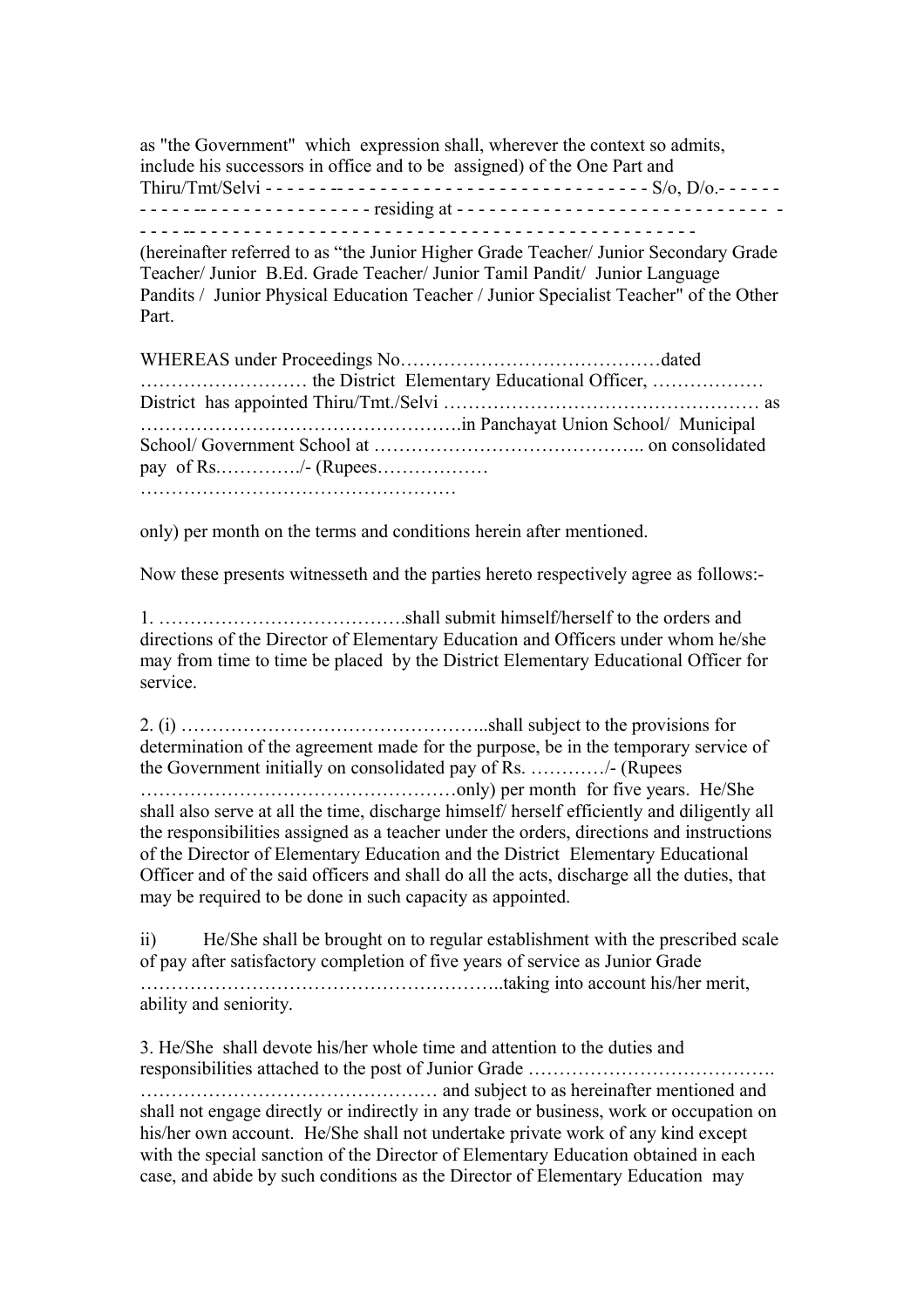impose while granting permission.

4. He/She shall not on any account or pretext absent himself/herself from his/her duties without having first obtained the permission of the Director of Elementary Education or other duly authorised officers or in case of sickness or inevitable accident, without furnishing his / her immediate superior officer forthwith with a medical certificate to the satisfaction of the officer concerned. In case he / she absent himself/herself from the said duties without obtaining permission aforesaid or in case of sickness or inevitable accident, without furnishing the requisite medical certificate aforesaid, as early as possible he/she shall forfeit all claims of any remuneration which might otherwise accrue to himself/herself during such absence, in addition being liable to any disciplinary action which such absence may entail upon himself/herself under the rules prescribed for the time being in force for the regulation of the category of the public service to which he/she belongs or in which he/she may be, for the time being and / or from time to time serving.

5. He/She at all times will, truly and faithfully account for and pay or deliver to the person who is appointed or posted on his/her successor all money, goods, materials, documents, books, papers and reports which will or may at any time come to his/her hands or be under his/her charge on account of the Government and shall conform to all the rules and regulations including the Tamil Nadu Government Servants' Conduct Rules prescribed for the time being in force for the regulation or the category of the public service to which he/she belongs or in which he/she may be, for the time being and / or from time to time serving and shall conform to and obey all such orders, direction and regulation as he/she may from time to time that may be received from the Director of Elementary Education/ District Elementary Educational Officer and other Officers or his subordinate officers.

6. The services of Thiru/Tmt/Selvi……………………………………………… may at any time during the tenure of service under this agreement be terminated either by the Director of Elementary Education/District Elementary Educational Officer or any higher authority by giving three months notice on the part of the teacher/employer except in case of termination for want of vacancy.

7. If he/she should observe and comply with all the terms, conditions, stipulations and provisions of these presents, it shall be paid to him/her for such time as he/she shall be in the said temporary service and perform the duties herein before mentioned but not otherwise, consolidated pay of Rs………….. (Rupees………………. …………………………………………only) per month for the post of Junior Grade………………………………………….

8. He/She shall during his/her temporary service under this agreement be eligible, subject to the exigencies of public service for the Casual leave at the rate of one day per duty month. No other leave is admissible.

9. He/She shall not be eligible for any pension or disability pension whatsoever nor shall have any claim for any bonus or gratuity in respect of his/her service under these presents or otherwise.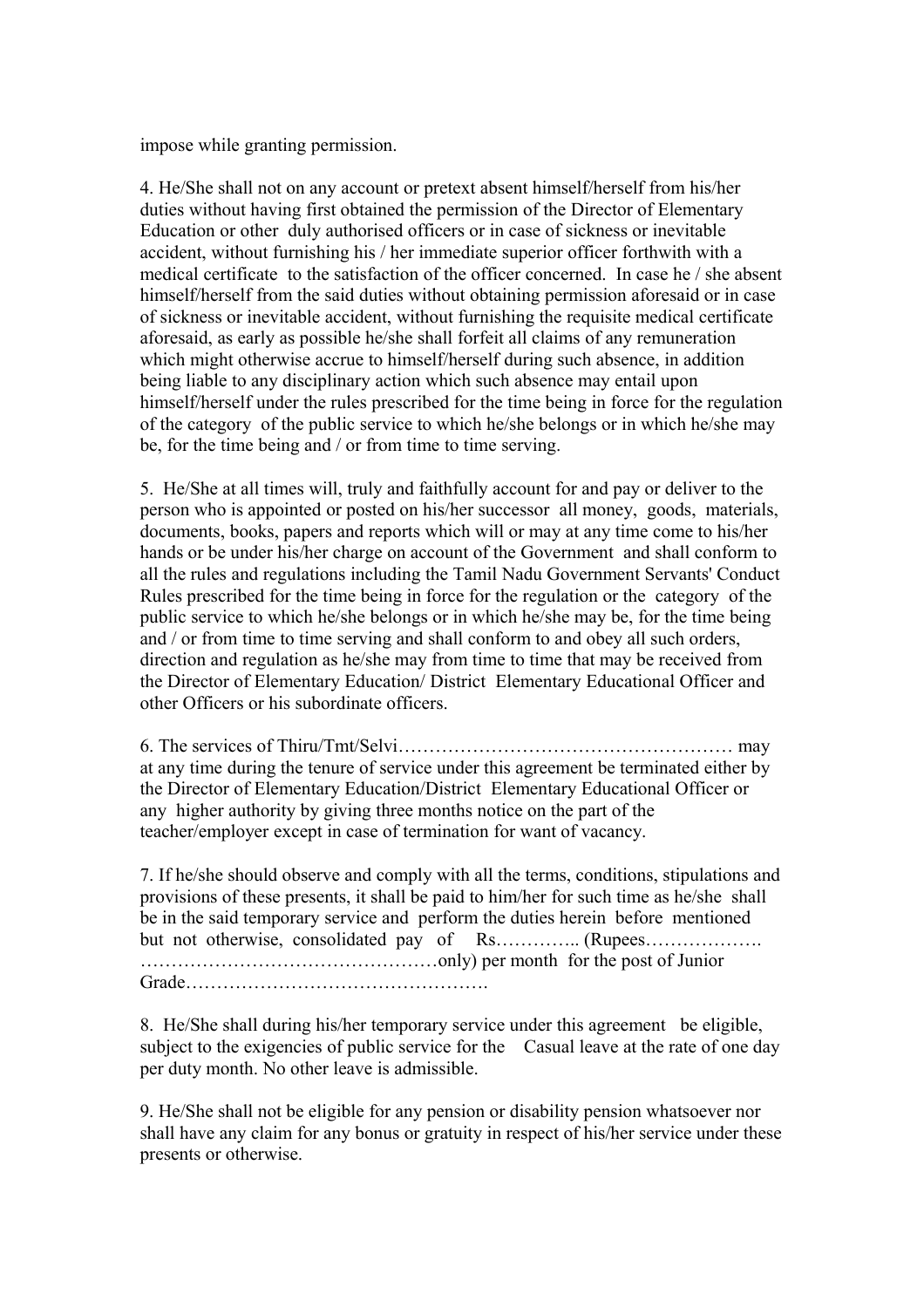10. He/She will be on contributory pension scheme on his/her regular appointment on completion of five years contract appointment.

11. He/She shall not have any claim for regularisation of his/her services in the post of Junior Grade …………………………………………………, for fixation of seniority and sanction of increment by virtue of this appointment on any account for any reason whatsoever.

12. Notwithstanding anything herein before contained, Junior Grade

………………………………………………. shall unless or otherwise decided by the Government, be entitled to receive, in whole or in part as may be authorised by the Government, the benefits of any improvements that may be sanctioned by the Government, subsequent to the date of these presents in the terms and conditions of service of members of the category of the service to which he/she may, for the time being, belong and the decision of the Government in respect of such improvement in the terms and conditions of such service of him/her shall operate so as to modify to that extent the provisions of these presents.

13. If, due to any misconduct or negligence on the part of the individual, the Government may sustain any loss or damage, such loss or damage shall be made good by him/her.

14. Notwithstanding anything hereinbefore contained the pay admissible under these presents shall be subject to any modification that may be ordered by the Government.

15. He/She is liable for transfer to any place by the Director of Elementary Education/District Elementary Educational Officer/or Competent Authority.

16. He/She shall not be eligible for any concessions in relation to medical attendance and treatment.

17. Junior grade Teachers for I to V Standards: He/She shall handle a maximum of 25 periods per week. He/She will be permitted to take rest in the 4th period and the 7th period.

18. Junior Grade B.T. Assistant/ Tamil Pandits for VI to VIII Standards: He/She shall handle a minimum of 14 hours of work per week. He/She need not be involved in any extra curricular activities. He/She will be permitted to leave the institution as and when the work assigned by the Head of the institution for each day is completed. He/She need not remain in the school till closure of the school.

19. In respect of any matter in regard to which no provision has been made in the agreement, the provisions of Article 311 of the Constitution of India and the provisions of any Rule made under the proviso to Article 309 of the Constitution of India, shall apply to the extent to which they are applicable to the service hereby provided for, and the decision of the Government as to their applicability shall be final.

IN WITNESS WHERE OF the said Junior Grade ……………………………...